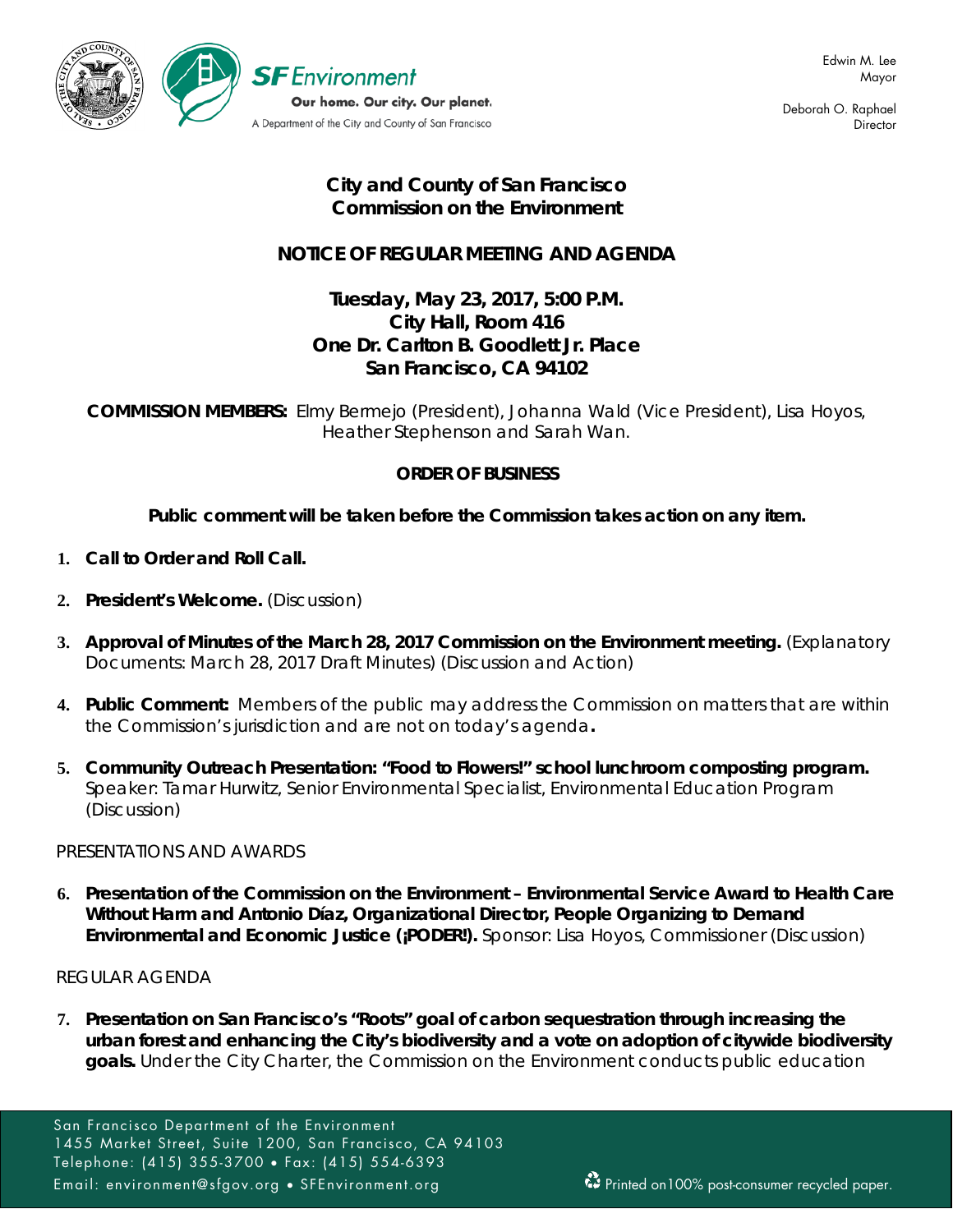and outreach to the community on San Francisco's sustainability efforts. Sponsor: Deborah Raphael, Director (Discussion and Action)

- **a. Presentation on the San Francisco Urban Forestry Plan Phase 1 and the San Francisco Street Tree Census.** Speakers: Dan Flanagan, Chair, San Francisco Urban Forestry Council. (Discussion)
- **b. Presentation on the implementation of San Francisco voter passed Proposition E of 2016 which transferred responsibility from property owners to the City for the maintenance of street trees and surrounding sidewalks.** Speakers: Carla Short, Vice-Chair, San Francisco Urban Forestry Council. (Discussion)
- **c. Approval of Resolution File 2017-04-COE regarding citywide biodiversity goals and the Department of the Environment's role in protecting San Francisco's natural heritage.** Speaker: Peter Brastow, Senior Environmental Specialist and Lisa Fisher, Urban Planner, Sustainable City Team Lead, San Francisco Planning Department. (Discussion and Action)
- **8. Director's Report***.* Updates on Department of the Environment administrative and programmatic operations relating to Budget Planning, Strategic Planning, Clean Air/Transportation, Climate, Energy, Public Outreach and Education, Environmental Justice, Habitat Restoration, Green Building, Zero Waste, Toxics Reduction, and Urban Forestry. Speaker: Deborah Raphael, Director (Explanatory Document: Director's Report) (Discussion)
- **9. Committee Reports.** Highlights of the April 19, 2017 Operations Committee meeting at the May 8, 2017 Policy Committee meeting. (Discussion)
- **10. Announcements.** (Discussion)
- **11. Commission Affairs Manager Written Report.** Speaker: Anthony Valdez, Commission Affairs Manager (Explanatory Document: Commission Affairs Manager Report) (Discussion)
- **12. New Business/Future Agenda Items**. (Discussion and Possible Action)
- **13. Adjournment.**

## **The next Regular Meeting of the Commission on the Environment is scheduled for Tuesday, July 25, 2017, 5:00 p.m. at City Hall, Room 416.**

\*\* Copies of explanatory documents are available at (1) the Commission's office, 1455 Market Street, Suite 1200, San Francisco, California, 94103 between the hours of 9 a.m. and 5 p.m., Photo identification is required for entry to Suite 1200. (2) on the Commission's website [http://www.sfenvironment.org/commission;](http://www.sfenvironment.org/commission) (3) upon request to the Commission Affairs Manager, at telephone number 415-355-3709, or via e-mail at [anthony.e.valdez@sfgov.org](mailto:anthony.e.valdez@sfgov.org) within three business days of a meeting. If any materials related to an item on this agenda have been distributed to the Commission after distribution of the agenda packet, those materials are available for public inspection at the Department of the Environment, 1455 Market Street, Suite 1200, San Francisco, CA 94103 during normal office hours or will be made available on the Commission's website <http://www.sfenvironment.org/commission> as attachments to the agenda or meeting minutes.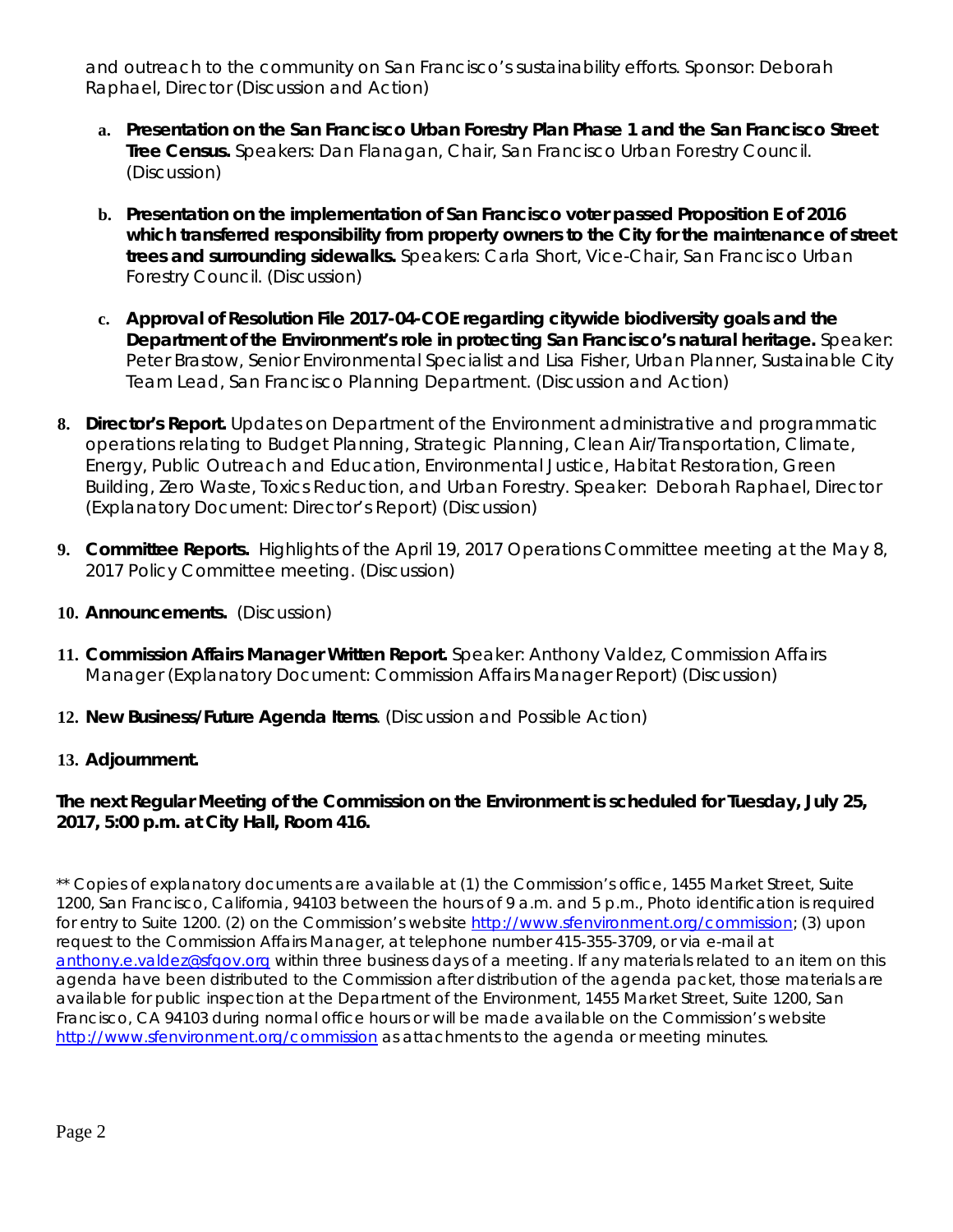### **Important Information**

The ringing of and use of cell phones, pagers and similar sound-producing electronic devices are prohibited at this meeting. Please be advised that the Chair may order the removal from the meeting room of any person(s) responsible for the ringing or use of a cell phone, pager, or other similar sound-producing electronic devices.

NOTE: Persons unable to attend the meeting may submit to the Commission on the Environment, by the time the proceedings begin, written comments regarding the agenda items above. These comments will be made a part of the official public record and shall be brought to the attention of the Commission on the Environment members. Any written comments should be sent to: Commission Affairs Manager, 1455 Market Street, Suite 1200, San Francisco, CA 94103 by 5:00 p.m. on the day prior to the hearing. Comments that cannot be delivered to the Commission Affairs Manager by that time may be taken directly to the hearing at the location above. When bringing handouts to meetings, please photocopy on both sides of the paper and try to use post-consumer recycled or tree-free paper. Also, please bring sufficient copies of handouts for the Commission, the Commission Affairs Manager and the public.

### **Public Comment**

At this time, members of the public may address the Commission on items of interest that are within the subject matter jurisdiction of the Commission but are not on today's agenda. Public comment will be taken following each agendized item. Each member of the public may address the Commission for up to three minutes, unless otherwise announced by the President. If it is demonstrated that the comments by the public will exceed 15 minutes, the President may continue Public Comment to another time during the meeting.

The Brown Act forbids the Commission from taking action or discussing any item or issue not appearing on the posted agenda. This rule applies to issues raised in public comment as well. In response to public comment, not on an agendized item, the Commission is limited to:

- 1. Briefly responding to statements made or questions posed by members of the public, or
- 2. Request staff to report back on a matter at a subsequent meeting, or
- 3. Directing staff to place the item or issue on a future agenda (Government Code Section 54954.2(a).)

## **Disability Access**

The Commission on the Environment meeting will be held at City Hall in the Civic Center Area. The Commission meeting room is wheelchair accessible. The closest accessible BART station is the Civic Center Station at United Nations Plaza and Market Street. Accessible MUNI lines serving this location are: #71 Haight/Noriega and the F Line to Market and Van Ness and the Metro Stations at Van Ness and Market and at Civic Center. For information about MUNI accessible services call (415) 923-6142. There is accessible curbside parking adjacent to City Hall on Grove Street and Van Ness Avenue and in the vicinity of the Veterans Building at 401 Van Ness Avenue adjacent to Davies Hall and the War Memorial Complex.

In order to assist the City's efforts to accommodate persons with severe allergies, environmental illnesses, multiple chemical sensitivity or related disabilities, attendees at public meetings are reminded that other attendees may be sensitive to various chemical based products. Please help the City accommodate these individuals. Individuals with chemical sensitivity or related disabilities should call the Mayor's Office on Disability at (415) 554-6789 or (415) 554-6799 (TTY) for additional information.

The following services are available on request 72 hours prior to the meeting; except for Monday meetings, for which the deadline shall be 4:00 p.m. of the last business day of the preceding week: For American sign language interpreters or the use of a reader during a meeting, a sound enhancement system, and/or alternative formats of the agenda and minutes, please contact Anthony Valdez at (415) 355-3709 to make arrangements for the accommodation. Late requests will be honored, if possible.

### **Language Access**